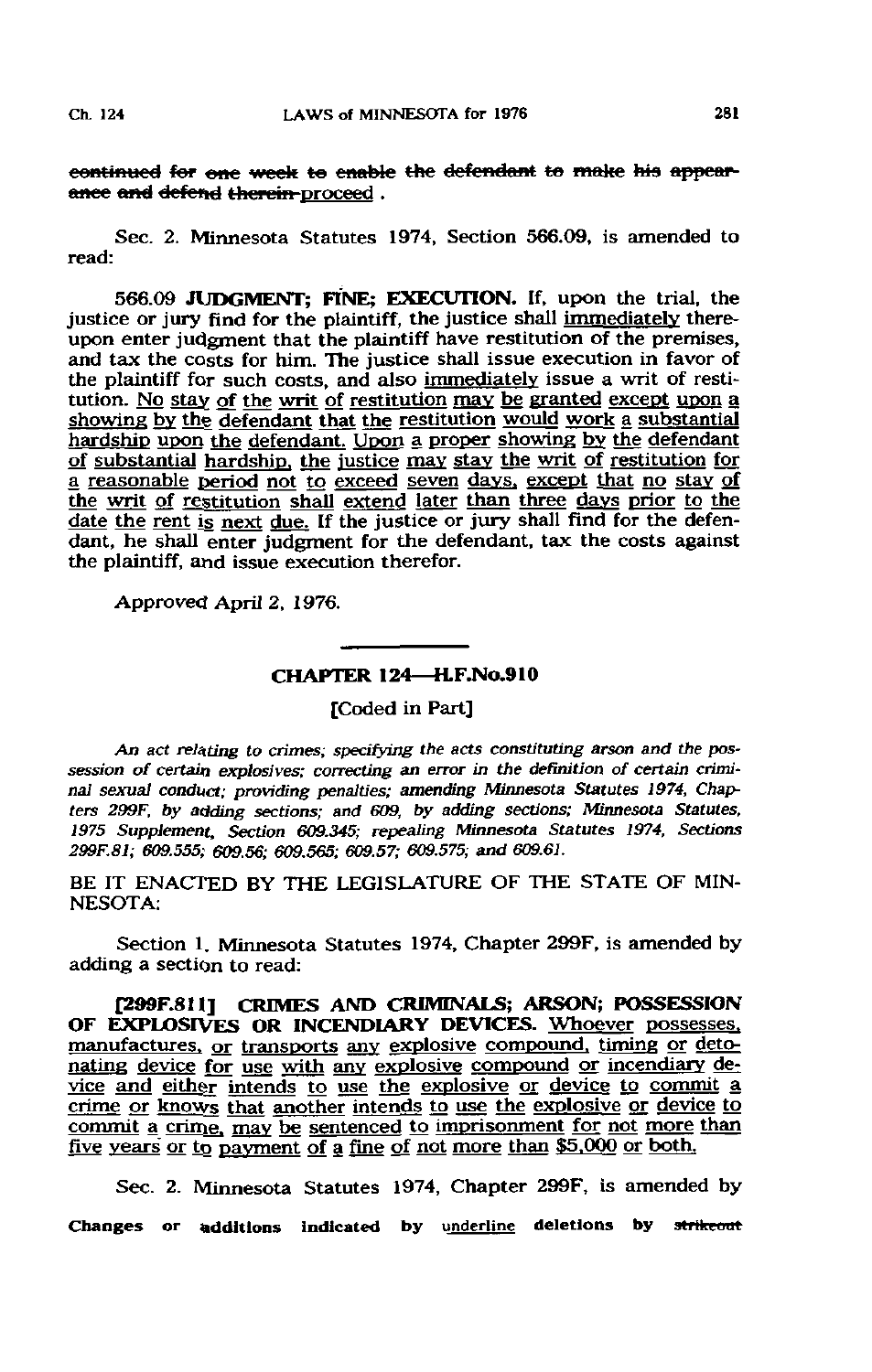adding a section to read:

[299F.815] POSSESSION OF A CHEMICAL IGNITING DEVICE OR MOLOTOV COCKTAIL, Subdivision 1. Whoever shall possess. manufacture, transport, or store a chemical self-igniting device or a molotov cocktail with intent to use the same for any unlawful purpose may be sentenced to imprisonment for not more than five years or to payment of a fine of not more than \$5.000 or both.

Subd. 2. For purposes of this section, "molotov cocktail" means any crude hand grenade made of a bottle or container filled with a flammable liquid and fitted with an ignition device.

Sec. 3. Minnesota Statutes 1974, Chapter 609, is amended by adding a section to read:

[6O9.556] DEFINITIONS. Subdivision 1. For the purposes of sections 3 to 9, the terms defined in this section have the meanings given them.

Subd. 2. "Property of another" means a building or other property, whether real or personal, in which a person other than the accused has an interest which the accused has no authority to defeat or impair even though the accused may also have an interest in the building or property.

Subd. 3. "Building" in addition to its ordinary meaning includes any tent, watercraft. structure or vehicle that is customarily used for overnight lodging of a person or persons. If a. building consists of two or more units separately secured or occupied, each unit shall be deemed a separate building.

Sec. 4. Minnesota'Statutes 1974, Chapter 609, is amended by adding a section to read:

[609.561] ARSON IN THE FIRST DEGREE. Subdivision 1. Whoever unlawfully by means of fire or explosives, intentionally destroys or darriages any building that is used as a dwelling at the time the act is committed, whether the inhabitant is present therein at the time of the act or not, or any building appurtenant to or connected with a dwelling whether the property of himself or of another, commits arson in the first degree and may be sentenced to imprisonment for not more than 20 years or to a fine of not more than \$20.000. or both.

Subd. 2. Whoever unlawfully by means of fire or explosives, intentionally destroys or damages any building not included in subdivision 1, whether the property of himself or another commits arson in the first degree and may be sentenced to imprisonment for not more than  $20$  years or to a fine of not more than  $$20,000$ , or both if:

(aj Another person who is not a participant in the crime is pres-Changes or additions indicated by underline deletions by strikeout

 $\sim$ 

 $\mathbb{R}^d$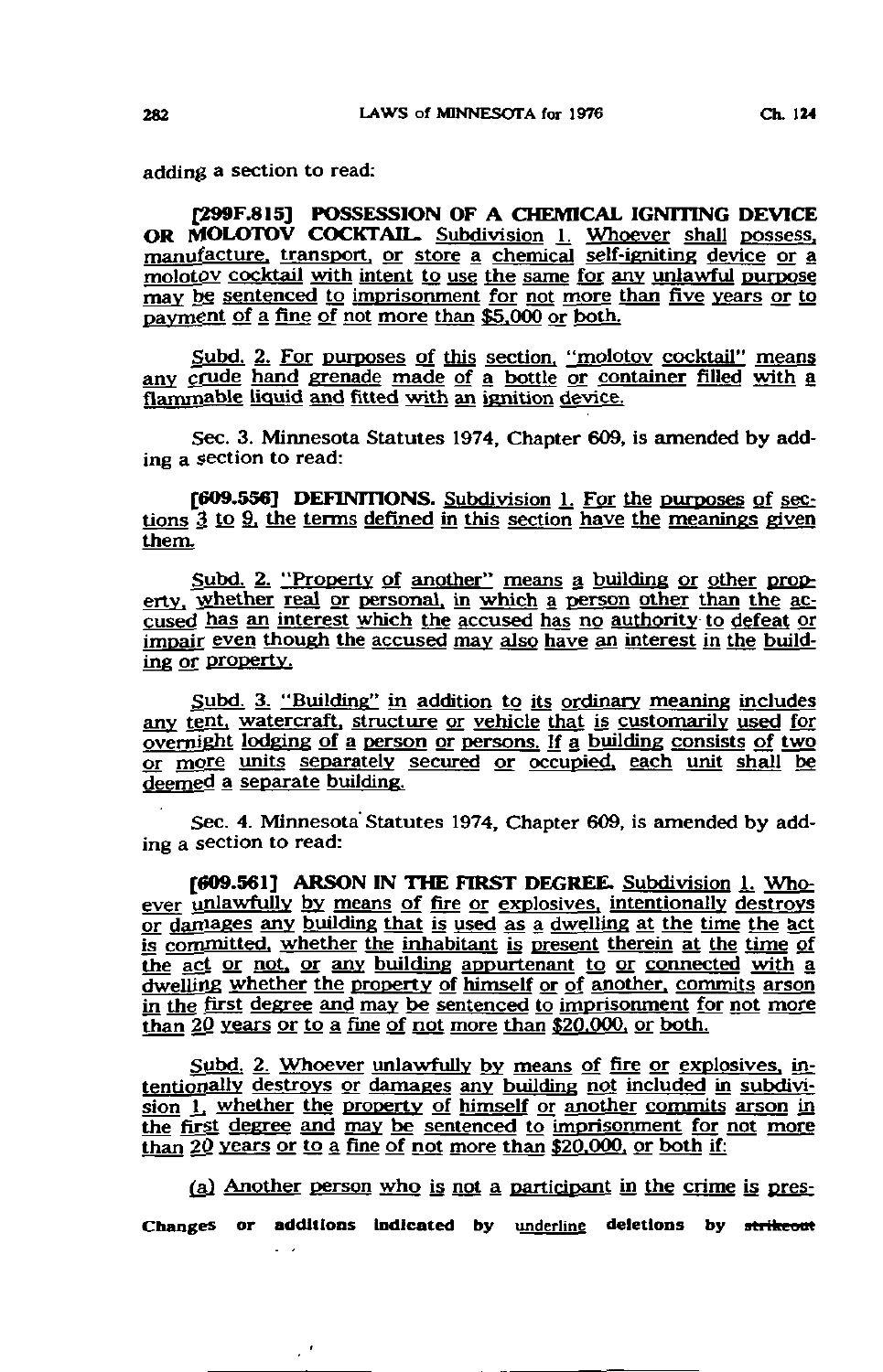ent in the building at the time and the defendant knows that: or

(b) The circumstances are such as to render the presence of such a person therein a reasonable possibility.

Sec. 5. Minnesota Statutes 1974, Chapter 609, is amended by adding a section to read:

[609.562] ARSON IN THE SECOND DEGREE. Whoever unlawfully by means of fire or explosives, intentionally destroys or damages any building not covered by section 4 of this act, whether the property of himself or another, may be sentenced to imprisonment for not more than ten years or to a fine of not more than \$10.000 or both.

Sec. 6. Minnesota Statutes 1974, Chapter 609, is amended by adding a section to read:

[609.563] ARSON IN THE THIRD DEGREE. Subdivision 1, Whoever unlawfully by means of fire or explosives, intentionally destroys or damages any personal property belonging to another may be sentenced to imprisonment for not more than five years or to a fine of \$5.000 or both, if:

fa) The property intended by the accused to be damaged or destroyed had a value of \$100 or more: or

(b) Property of the value of \$100 or more was unintentionally damaged or destroyed but such damage or destruction could reasonably have been foreseen: or

 $(c)$  The property specified in clauses (a) and (b) in the aggregate had a value of \$100 or more.

Subd. 2. In all other cases whoever intentionally by means of fire or explosives sets fire to or burns or causes to be burned any personal property of value belonging to another may be sentenced to imprisonment for not more than 90 days or to payment of a fine of not more than \$300.

Sec. 7. Minnesoa Statutes 1974, Chapter 609, is amended by adding a section to read:

[6O9.576] NEGLIGENT FIRES. Subdivision L Whoever is culpably negligent in causing a fire to bum or get out of control thereby causing damage or injury to another, and as a result thereof:

(a) A human being is injured and great bodily harm incurred, is guilty of a crime and may be sentenced to imprisonment of not more than three years or to a fine of not more than \$3.000. or both: or

(b) Property of another is injured, thereby, is guilty of a crime Changes or additions indicated by underline deletions by strikeout  $\cdot$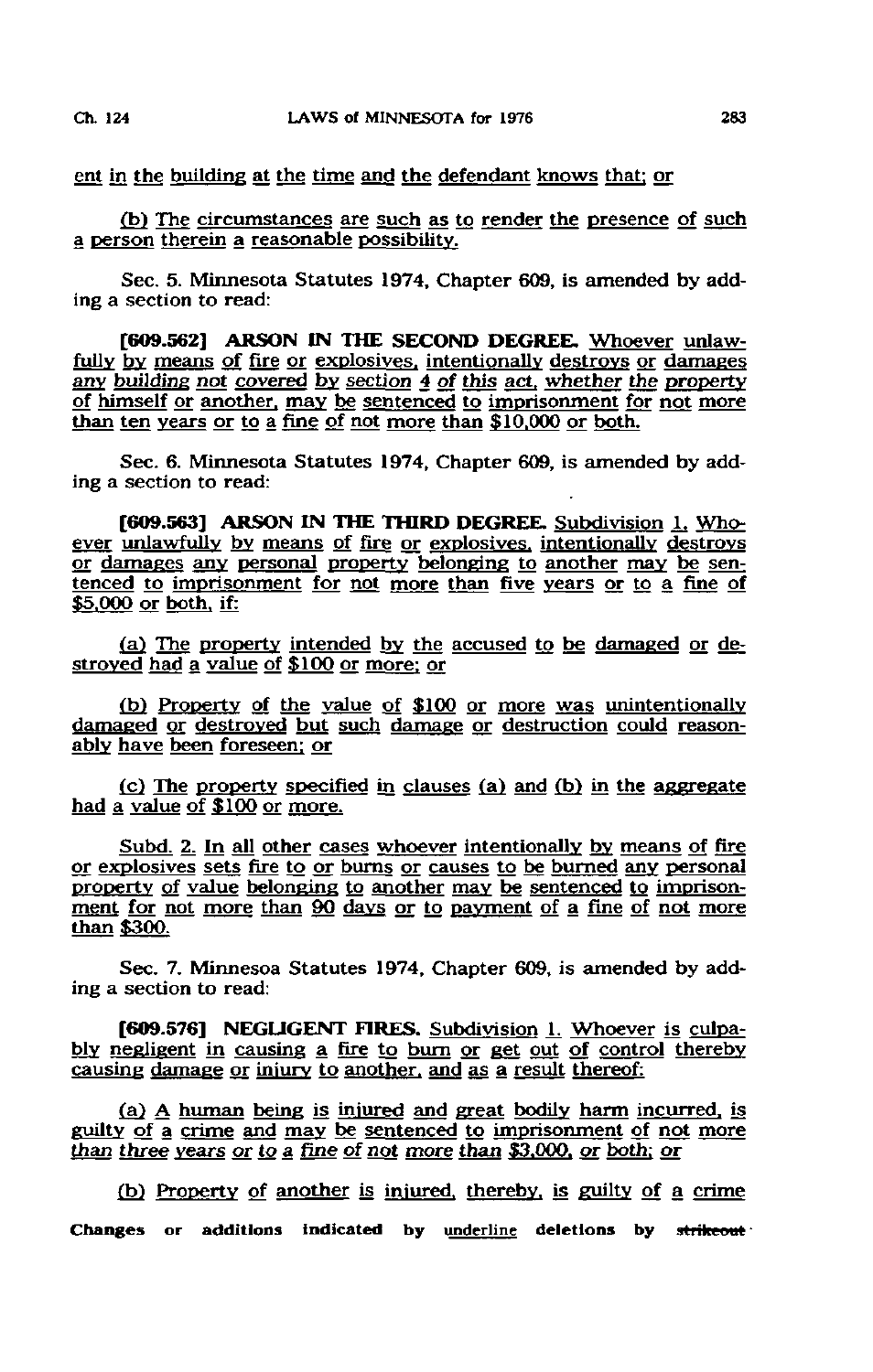and may be sentenced as follows:

(1) To imprisonment for not more than 90 days or to payment of a fine of not more than \$300. or both, if the value of the property damage is under  $$100$ ;

(2) To imprisonment for not less than 90 days, nor more than one year, or to a fine of  $$1,000$  or both, if the value of the property damaged is at least \$100 and under \$2.500:

(3) To imprisonment for not more than one year, or to a fine of \$1,000, or both, if the value of the property damaged is \$2,500 and under \$10,000;

(4) To imprisonment for not more than three years or to a fine of \$3,000 or both, if value of property damaged is \$10,000 or greater.

Sec. 8. Minnesota Statutes 1974, Chapter 609, is amended by adding a section to read:

[609.611] DEFRAUDING INSURER. Whoever with intent to injure or defraud an insurer, damages any property real or personal, whether his own or that of another, which is at the time insured by any person, firm or corporation against loss or damage:

(a) May be sentenced to imprisonment for not more than three years or to payment of fine of not more than \$3.000. or both if the value insured for is less than \$20.000: or

(b) May be sentenced to imprisonment for not more than five years or to payment of fine of not more than \$5.000. or both if the value insured for is \$20,000 or greater;

(c) Proof that the actor recovered or attempted to recover on a policy of insurance by reason of the fire is relevant but not essential to establish his intent to defraud the insurer.

Sec. 9. Minnesota Statutes, 1975 Supplement, Section 609.345, is amended to read:

6O9.345 CRIMINAL SEXUAL CONDUCT IN THE FOURTH DE-GREE. A person is guilty of criminal sexual conduct in the fourth degree and may be sentenced to imprisonment for not more than five years, if he engages in sexual contact with another person and if any of the following circumstances exists:

(a) The complainant is under 13 years of age and the actor is no less-more than 36 months older than the complainant. Neither mistake as to the complainant's age or consent to the act by the complainant is a defense; or

Changes or additions indicated by underline deletions by strikeout